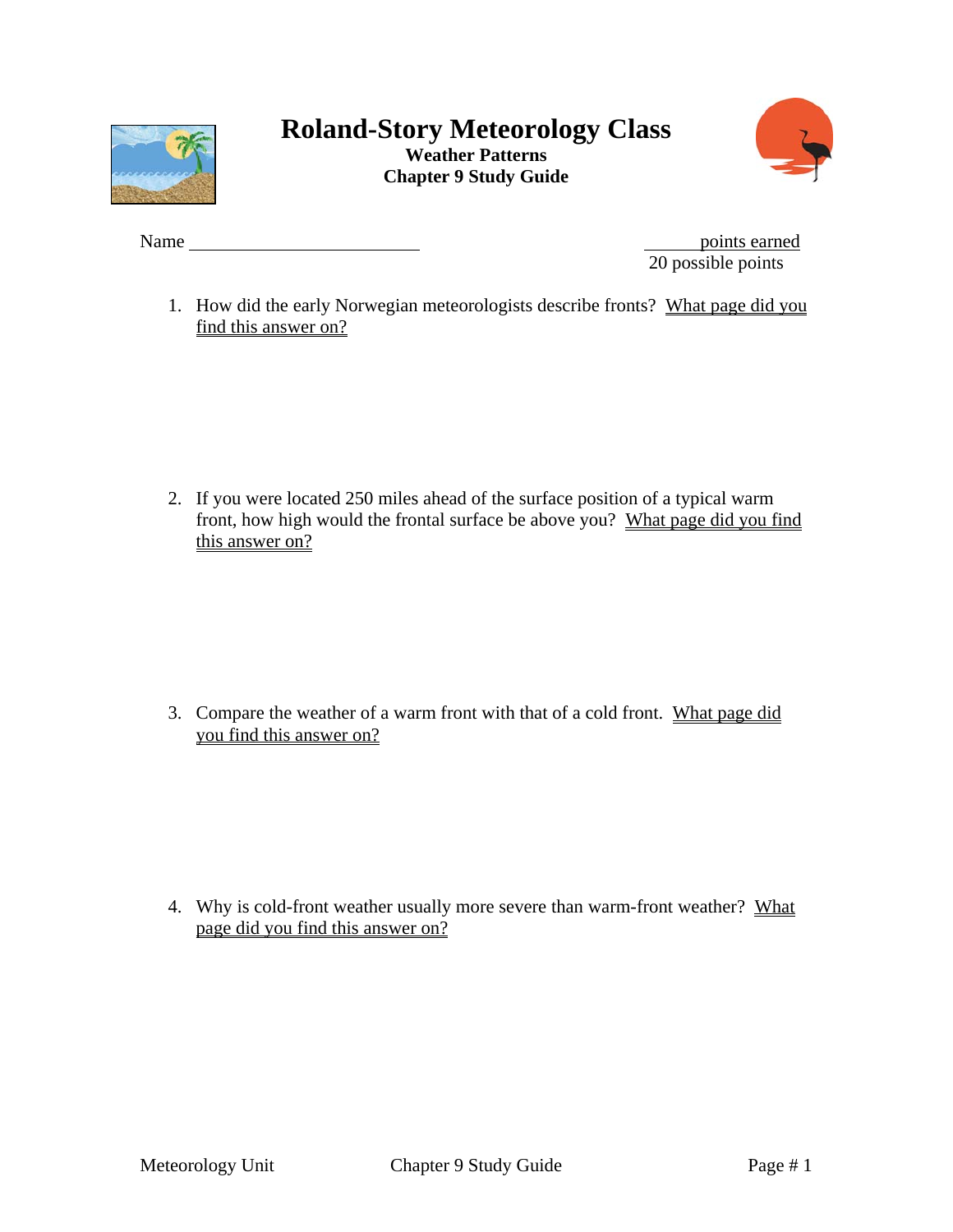- 5. Explain the basis for the following weather proverbs: What page did you find this answer on?
	- a. Rain long foretold, long last –
	- b. Short notice, soon past --
- 6. How does a stationary front produce precipitation when its position does not change, or changes very slowly? What page did you find this answer on?

7. Distinguish between cold-type and warm-type occluded fronts. What page did you find this answer on?

8. What happens first in the formation of a mid-latitude cyclone. What page did you find this answer on?

9. Mid-latitude cyclones are sometimes called **wave cyclones**. Why do you think this is so? What page did you find this answer on?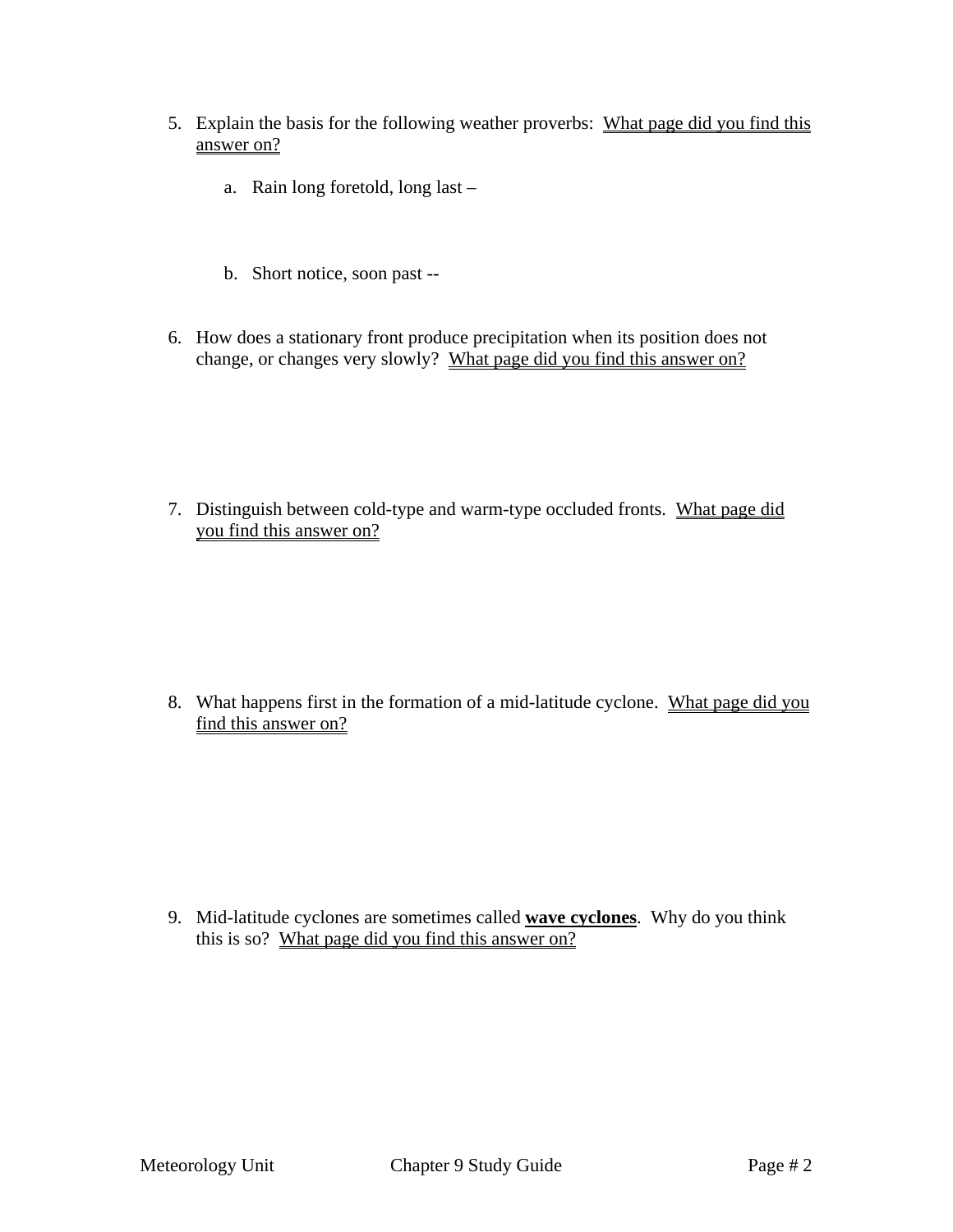10. Although the formation of an occluded front often represents a period of increased intensity for a mid-latitude cyclone, it also marks the beginning of the end of the system. **Explain why**. What page did you find this answer on?

- 11. For each of the weather elements listed here, describe the changes that an individual experiences when a middle-latitude cyclone passes with its **center north of the observer**. (hint: look at figure 9-11 and 9-12). What page did you find this answer on?
	- a. Wind direction –
	- b. Pressure tendency –
	- c. Cloud type –
	- d. Cloud cover –
	- e. Precipitation –
	- f. Temperature --